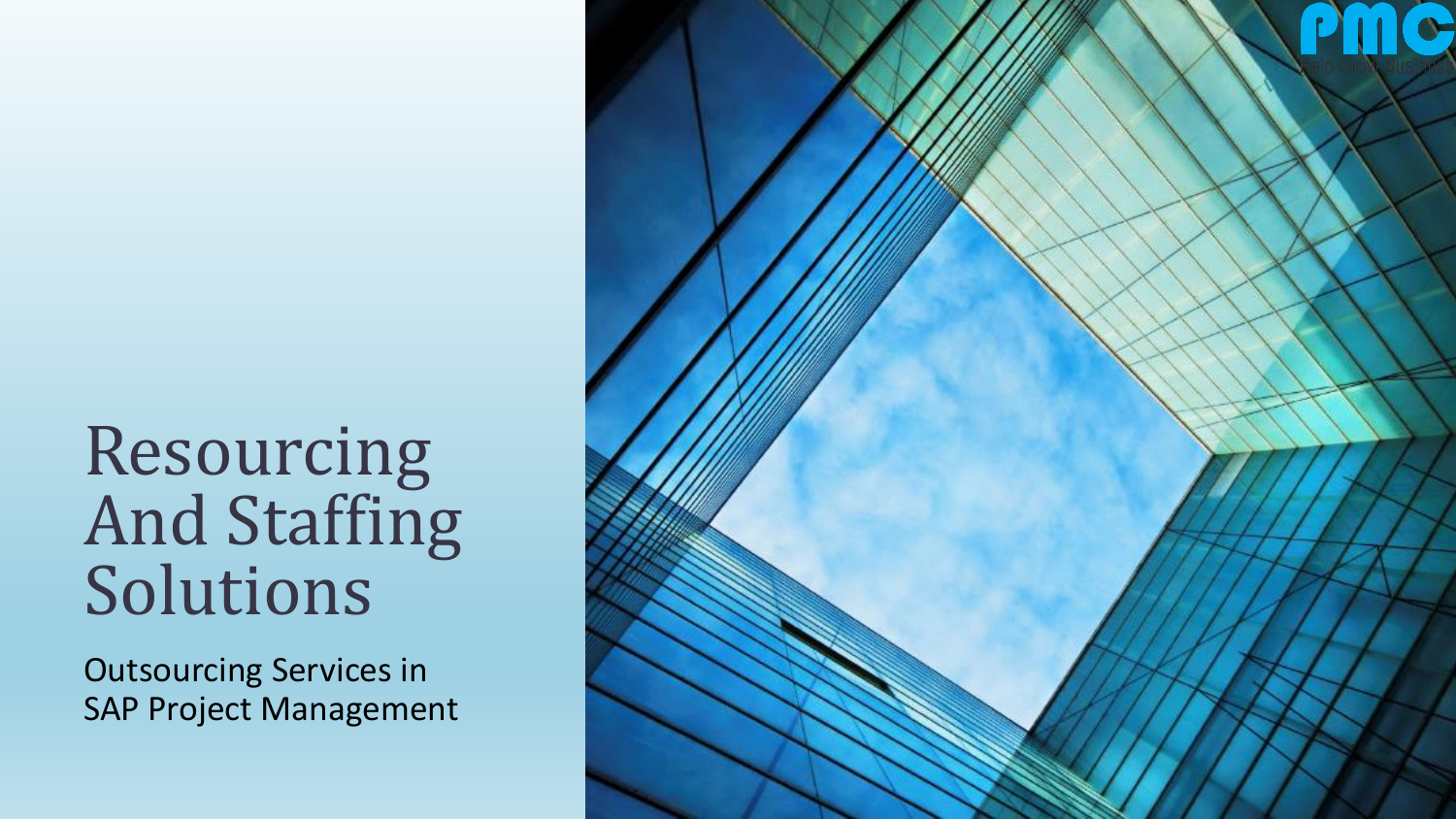

- Prozia Management Consulting Private Limited has been established in Year 2013, as an ERP consulting company with business interests in SAP consulting and business transformation related services.
- It is established by a group of experienced professionals, with 35+ years of experience in SAP consulting, IT service, transformation projects & project management.
- Our consultants have assisted numerous enterprises in various categories such as **Food & Beverages, infrastructure, utilities, retail, SMB's, Pharmaceuticals, chemicals, oil and eCommerce** to support implementations and continual improvements beyond project plans.
- PMC offers the complete outsourcing solutions in SAP project management such as staff recruitments, skills subcontracting, virtual team management, skill trainings & certifications, project team development and other soft skills.
- PMC Key Value Proposition is derived from its complete range of solutions to transform your IT projects into revenue producing assets:
	- Fast-track skills development, leveraging vast network of consultants and recruitment partners, handling outsourcing specialized tasks and hence optimizing costs.
	- Mitigate resource related delivery risks by deploying the most appropriate skills that results from the deep rooted understanding of business needs and project requirements.

#### Introduction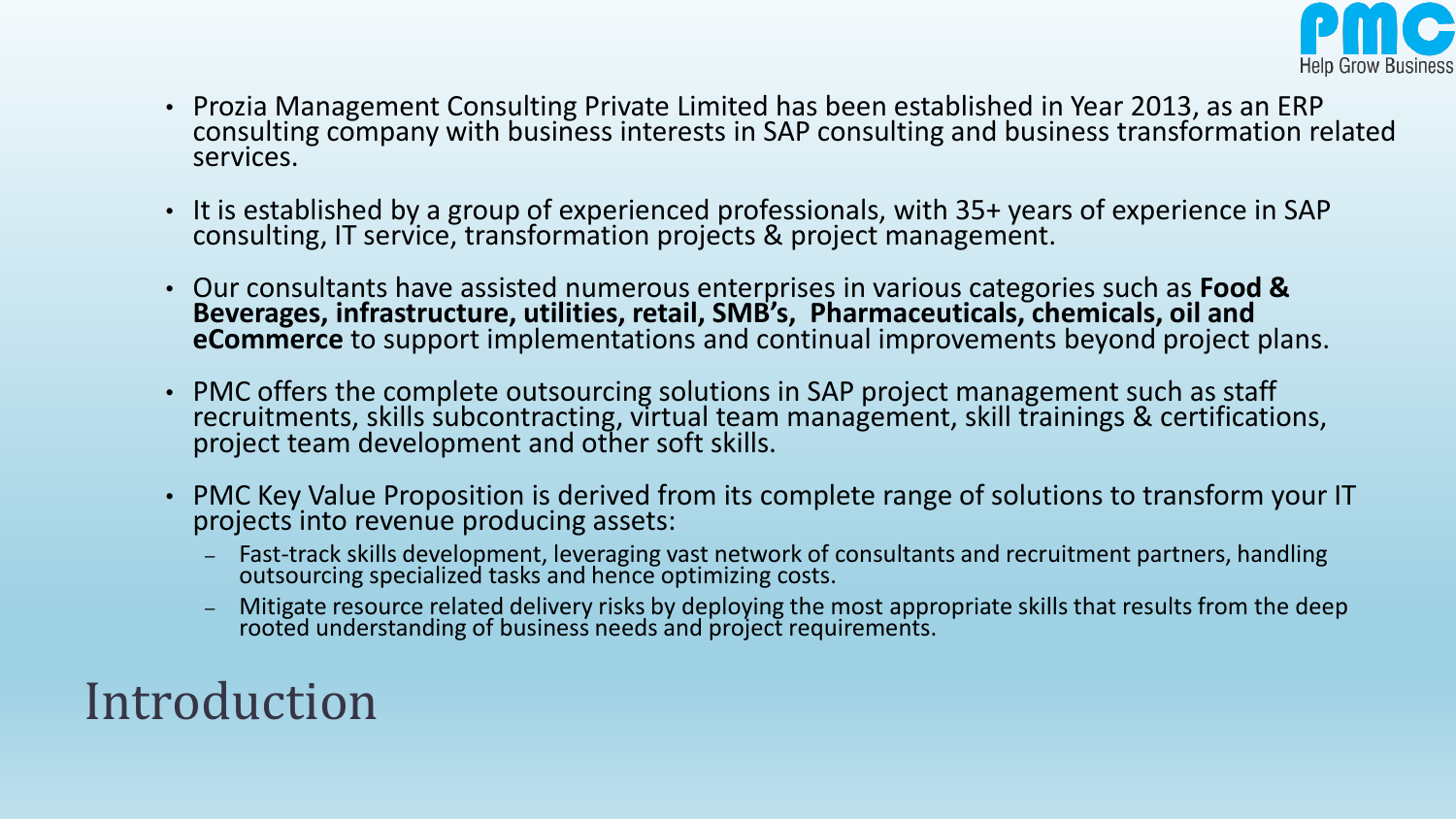

- IT projects with varied complexities need specialized resources and skills.
- The ever increasing use of Jargons and overlapping technologies with fast turn around release deployment schedules
- The need to optimize delivery cost and cope up with on-demand timelines.
- Hybrid onshore and offshore delivery models keep the project schedules dynamic.
- Delivery Managers need varied resourcing options and alternatives.
- PMC offers the flexible recruitment & staffing solutions based on the outcome of the detailed due diligence:
	- Propose the right mix of skills including subject matter expertise
	- Keeping pace with new release and fast evolving digital technologies by skill development programs
	- Response to the skill subcontracts and executing outsourced tasks
	- On the fly resource deployment by implementing real time hiring business processes
	- Building a pool of shared resources across projects that are driven by well grounded program management teams
- Also consider ongoing support to help you respond to changes in your projects.

## Business Opportunities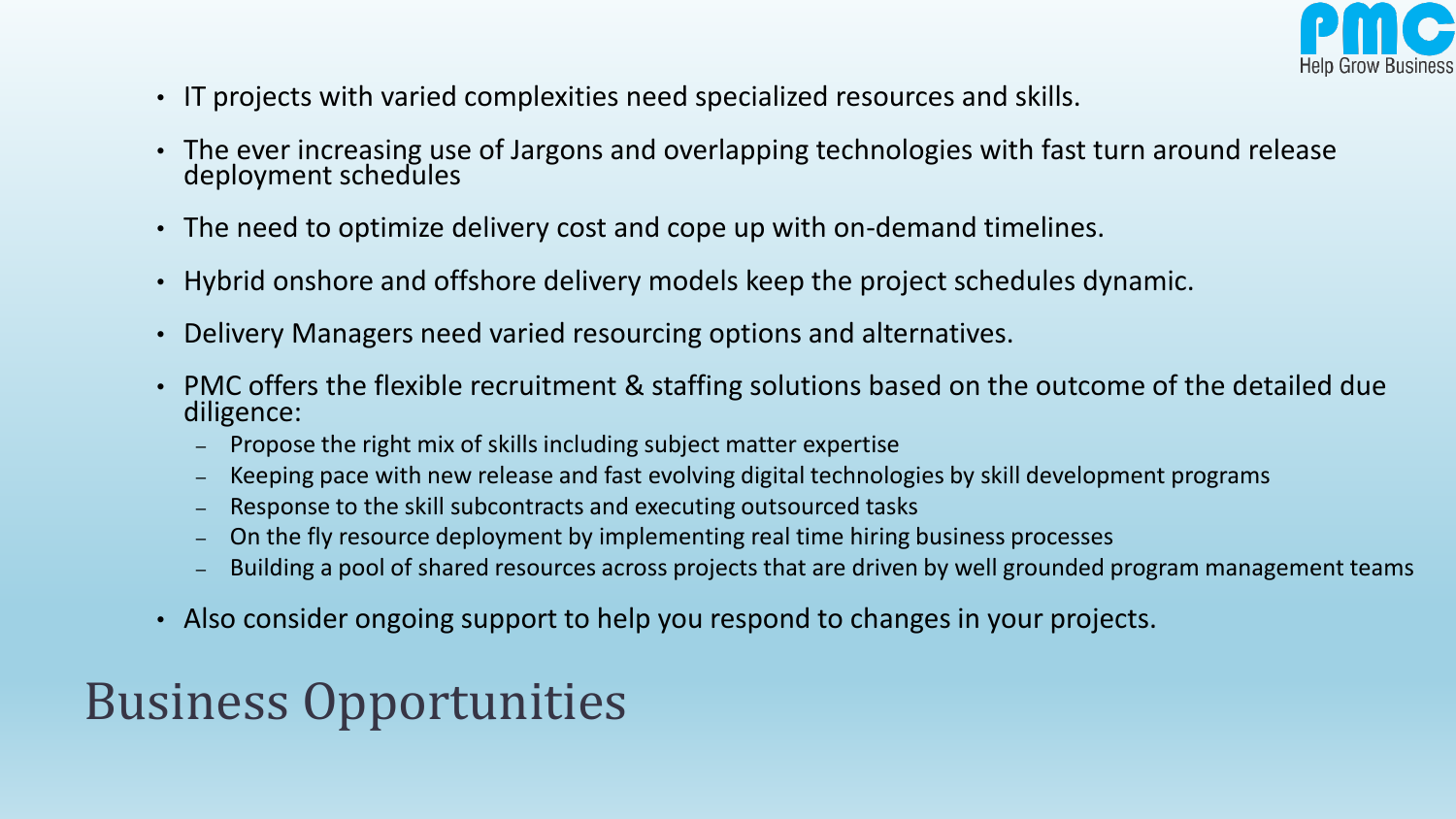

- To help the delivery teams achieve their objectives, PMC can provide support in the following areas:
	- Project Staff Deployment
	- Skills Subcontracting
	- Virtual Team Management
	- Co-located War Rooms
	- Skill Trainings and Certification
	- Project Team Development
	- Soft Skills
	- Resource related Risk Management



#### Our Services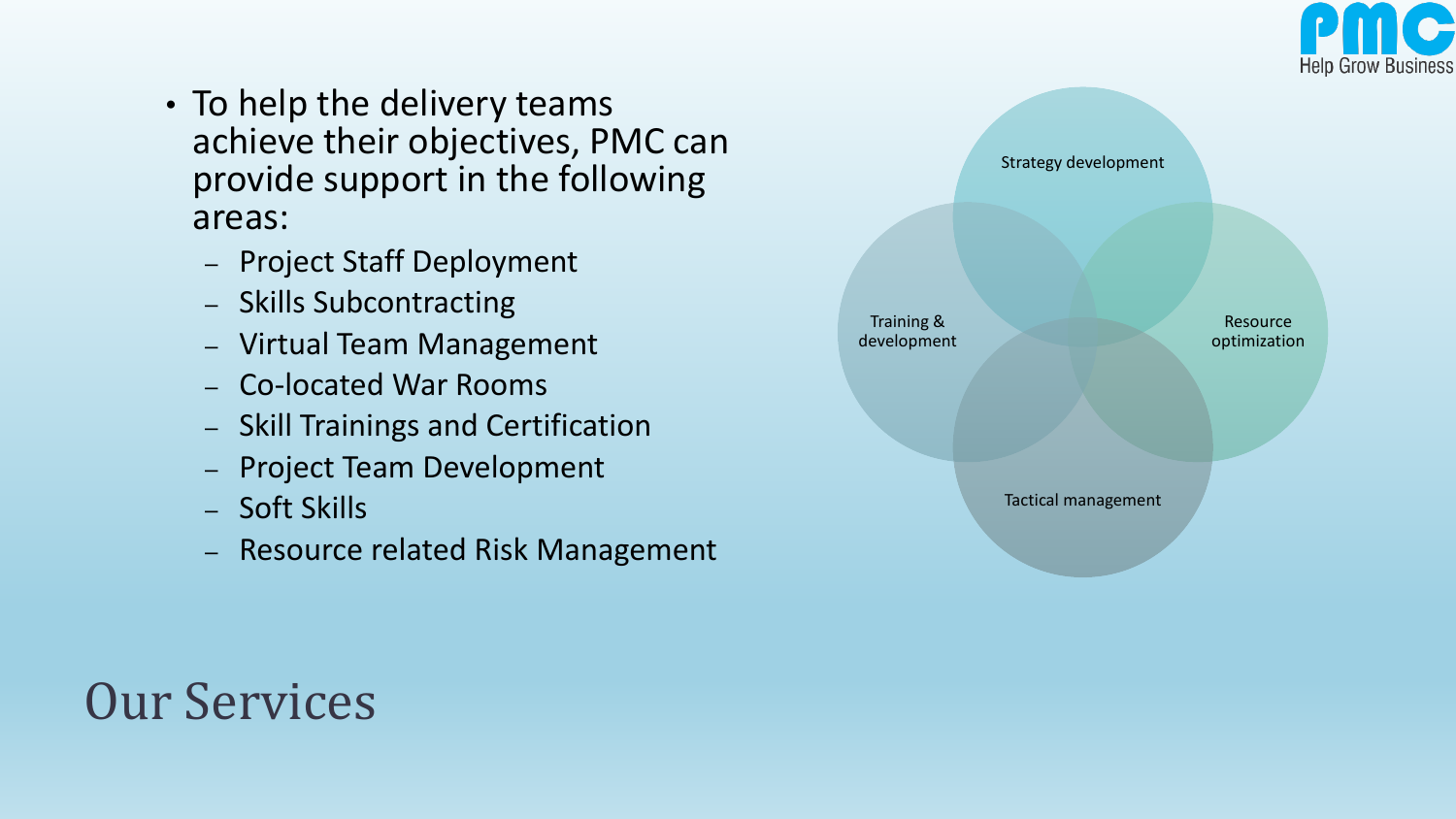

- PMC Offers competitive pricing in both Fixed time/cost OR Hourly basis method.
- Pricing Basis:

| <b>Type of Hires</b>  | Cost                     |
|-----------------------|--------------------------|
| <b>Direct Hires</b>   | 12-20% of $GAS^*$        |
| <b>Contract Hires</b> | <b>Fixed hourly cost</b> |
| <b>Freelancers</b>    | Fixed hourly cost        |

| <b>Outsourcing Service</b><br><b>Heads</b> | <b>PMC Cost</b><br>$(%)**$ |
|--------------------------------------------|----------------------------|
| <b>Project Staff Deployment</b>            | 80                         |
| Skills Subcontracting                      | 70                         |
| Skill Trainings and<br>Certification       | 60                         |
| <b>Project Subcontracting</b>              | 65                         |
| Subscription<br><b>Outsourcing Service</b> | 75                         |

• \* Gross Annual Salary

<sup>•</sup> Cost Comparison with market Standards

*According to a survey of 945 IT professionals, more than 50% of the respondents said they expected to see significant cost savings by outsourcing.* 

*Fewer organizations said their objective in outsourcing was to make companies more competitive in the market.* 

*Gartner Inc., 2006* 

#### Cost Comparison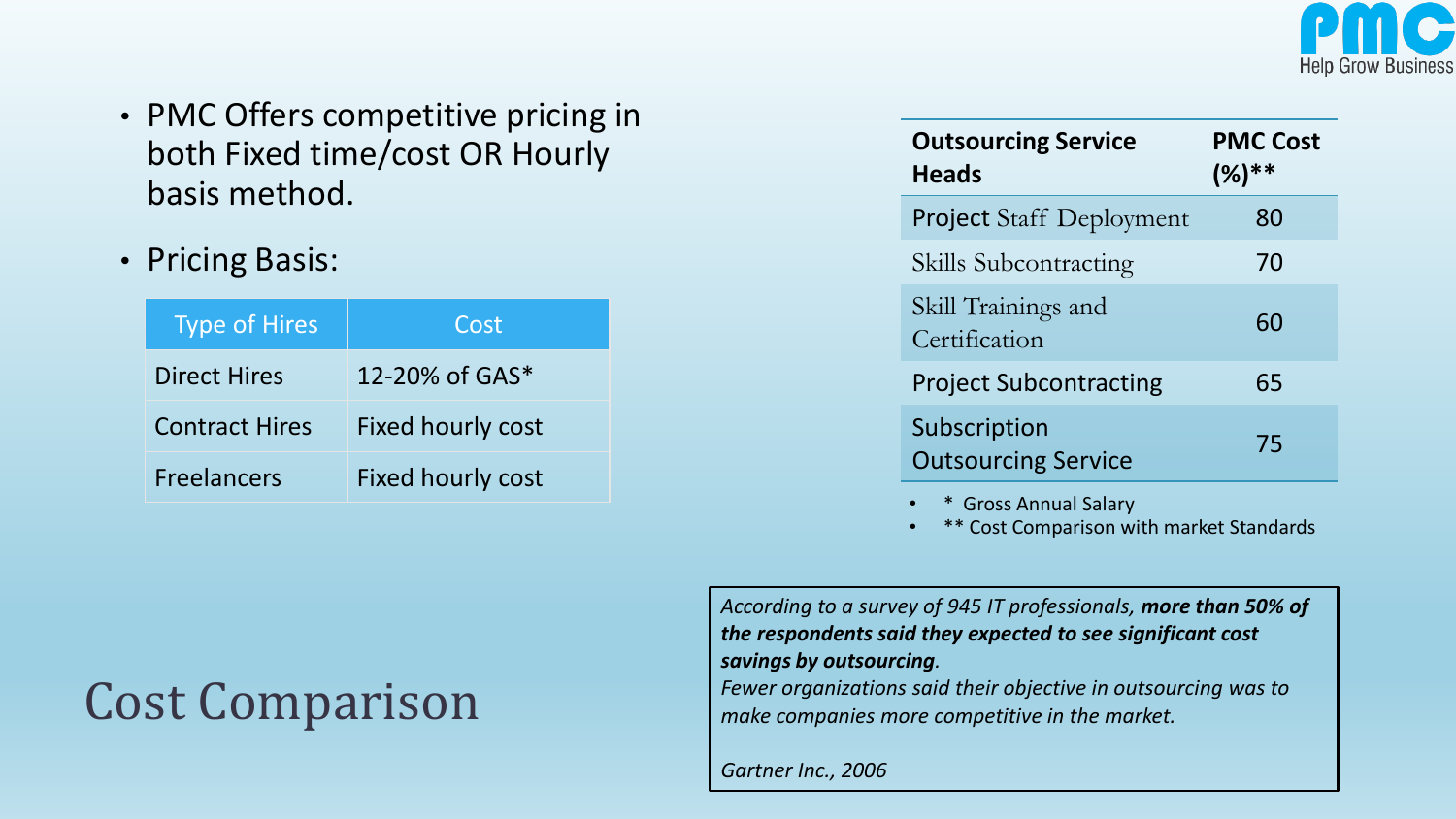



### Our Strengths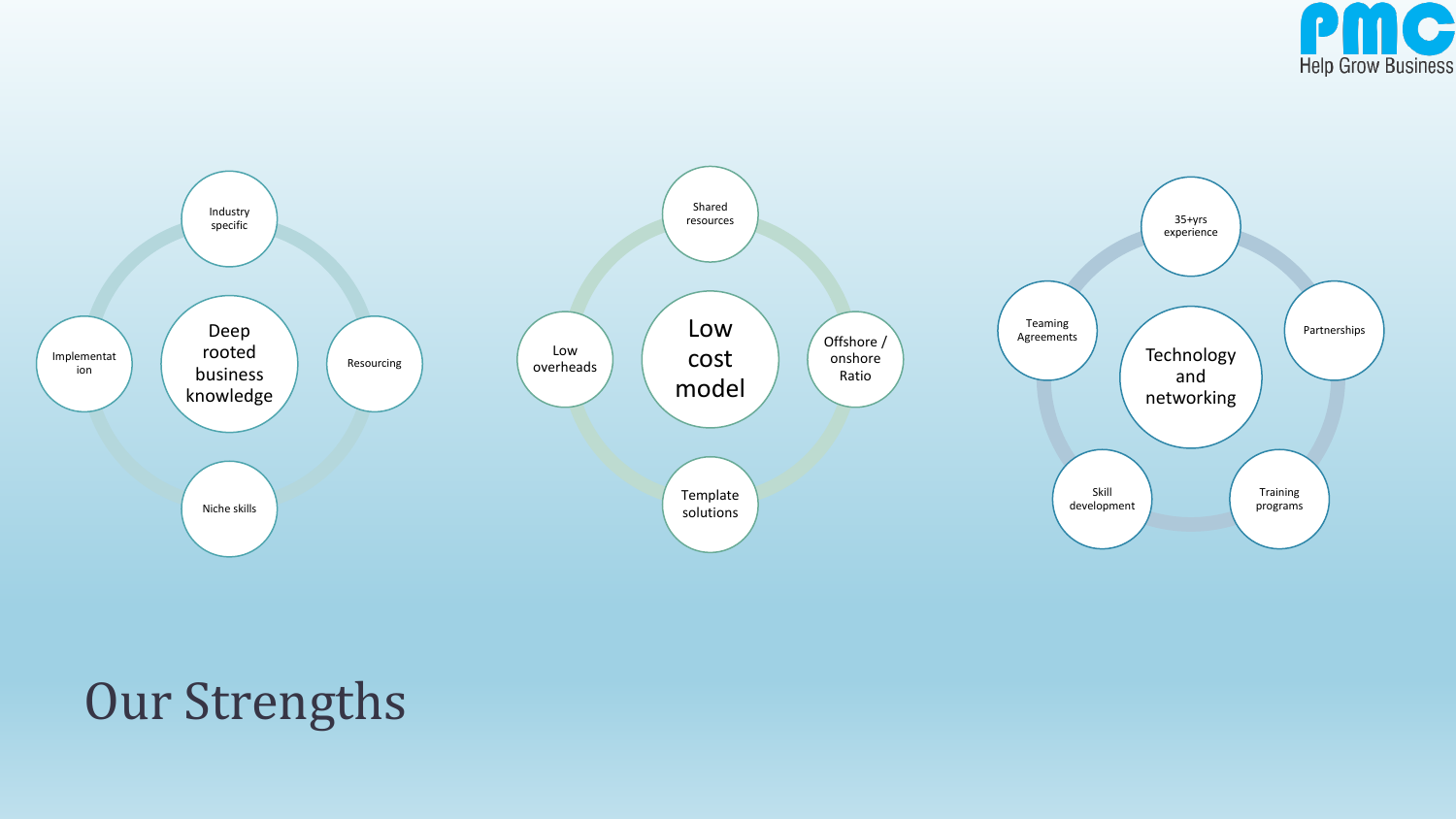

- PMC offers resourcing and staffing solutions that provide the following benefits:
	- Investment in our resource models is an investment in your project's success! PMC helps its partners in:
		- Know your customer
		- Know your competition
		- Timing is everything
		- Track and adjust
	- Optimize cost, mitigate risks, Outsourced skill development programs
	- Leveraging the network of recruiters and resource partners
	- In-house training assignments and internships
	- Fast track skill development for specialized project needs
	- Partnering with education institutions to build talent pool
	- Focus soft skill training in building core consulting skills
	- Vast network of recruitment partners for localized needs

## Key Benefits of PMC's Outsourcing Service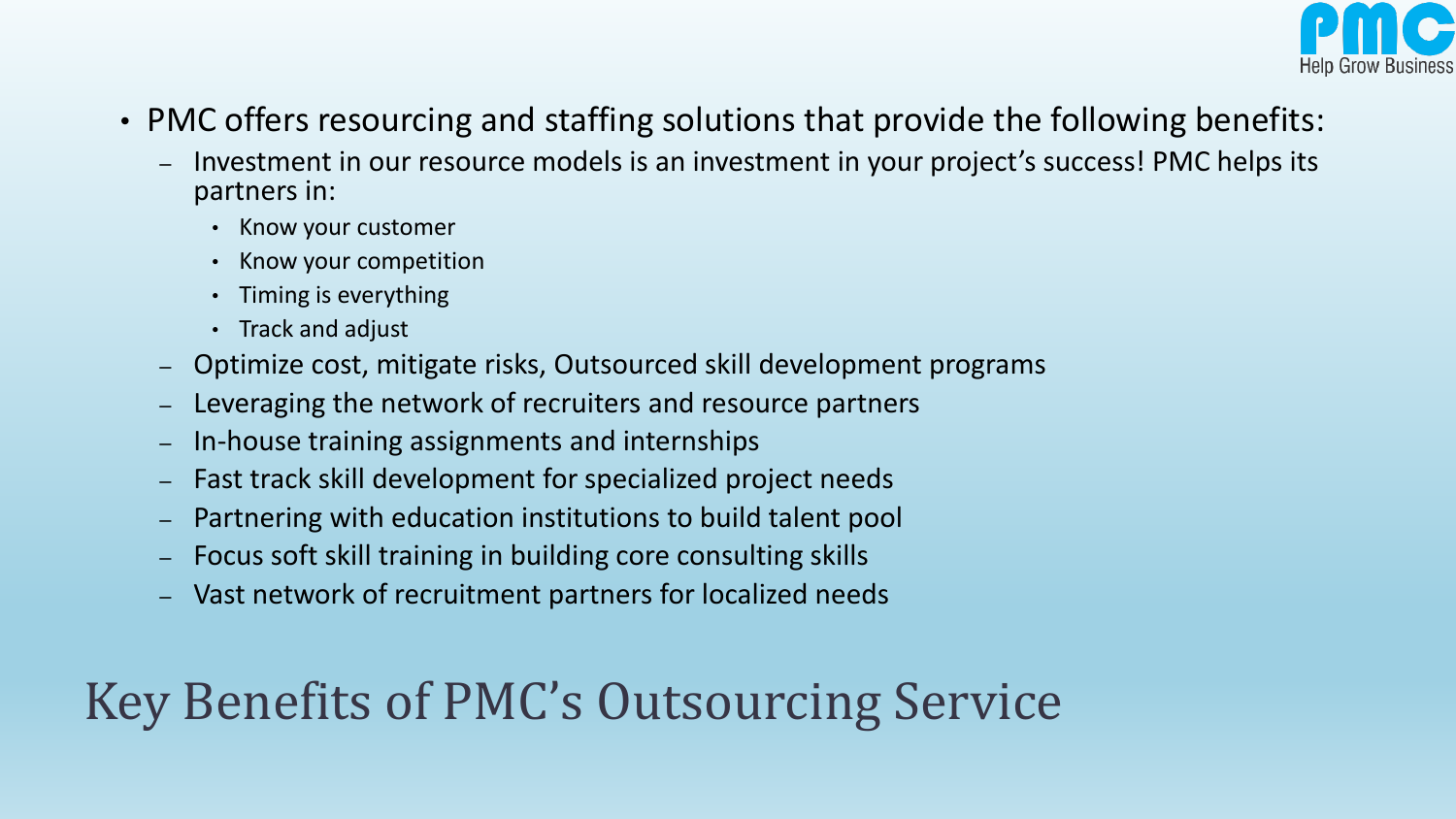

- We follow a structured approach that aligns with the resource related best practices.
- PMC's Roadmap:
	- To commission service from PMC:
		- Define the project
			- First, we'll hear you to define your project.
- Submit a recruitment proposal
	- Then, we'll submit a proposal for your evaluation.
- Begin the service
	- When the proposal is approved, we will propose an experienced team to meet the required objectives and on board the team.
- Provide ongoing support
	- We will continue to work with you after we deploy the resources so you get the most value out of PMC's experience.

## Next Steps